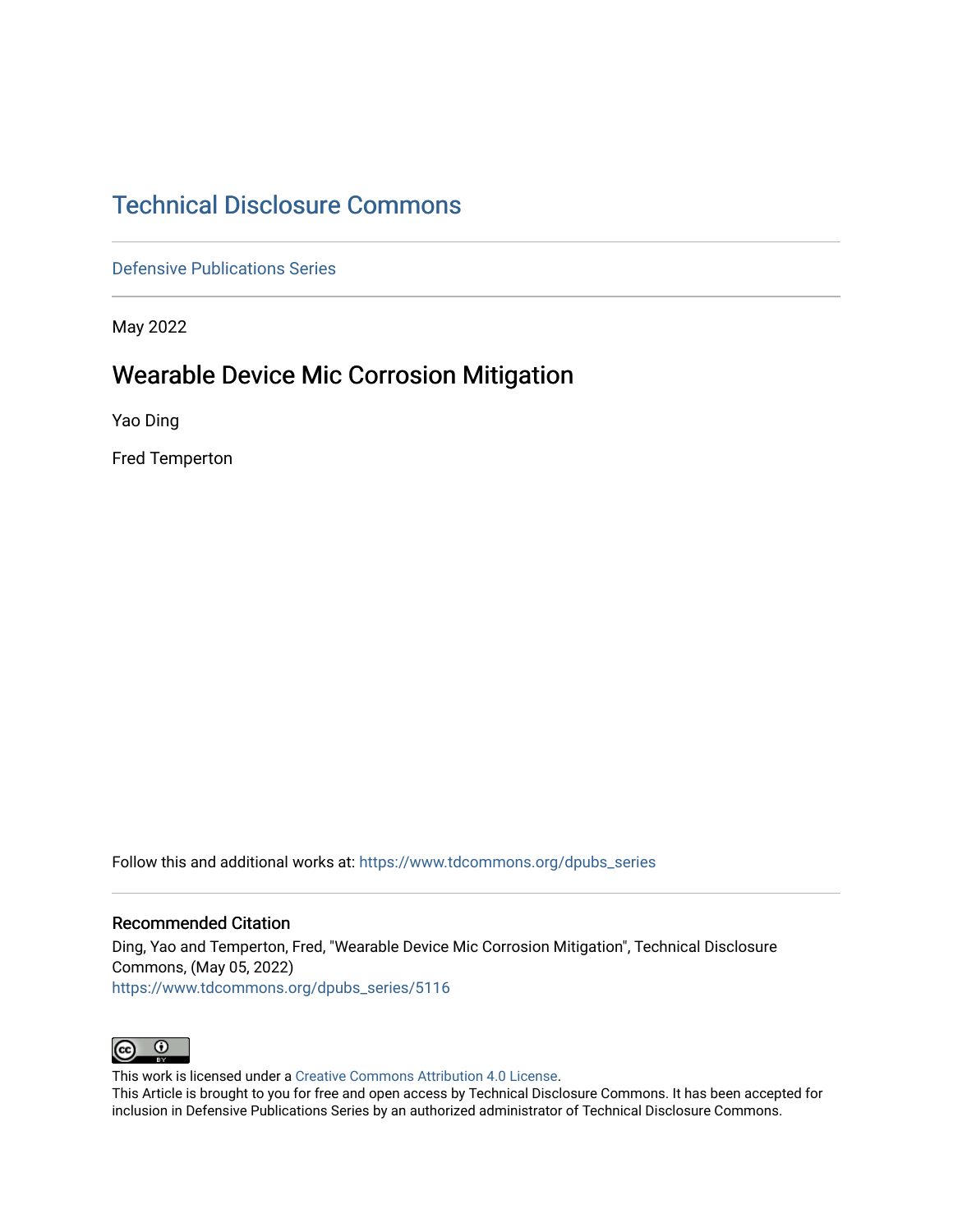#### **Wearable Device Mic Corrosion Mitigation**

#### ABSTRACT

 Metallic components within a device may be subject to corrosion due to moisture entering the device. The corrosion of these components may be mitigated by including an additional, or sacrificial, anode. The sacrificial anode may be added to a substrate, such as a printed circuit board, within the device.

#### BACKGROUND

 Devices, such as wearable devices, include many components that are subject to corrosion from ambient moisture. Wearable devices include smart watches, AR/VR headsets, earbuds, etc. The devices typically include processors, microphones, speakers, and sensors, amongst other components. There are typically ports, or openings, at the location of the microphones and speakers, which allow the microphones to better pick up audio signals and the speakers to output audio signals. Moisture can enter the device through these ports and lead to corrosion of the metallic components within the device. Due to the presence of the ports, the size and location limitations, moisture protection with conventional methods are either costly or infeasible.

#### BRIEF SUMMARY

 As described in this paper, a sacrificial anode can be added to a printed circuit board of a device. The sacrificial anode can be part of a circuit such that a voltage can be applied to the sacrificial anode. The sacrificial anode may be placed near components that have a corresponding opening, such as microphones or speakers. For example, the sacrificial anode may be part of the microphone circuit such that the sacrificial anode is near the microphone port.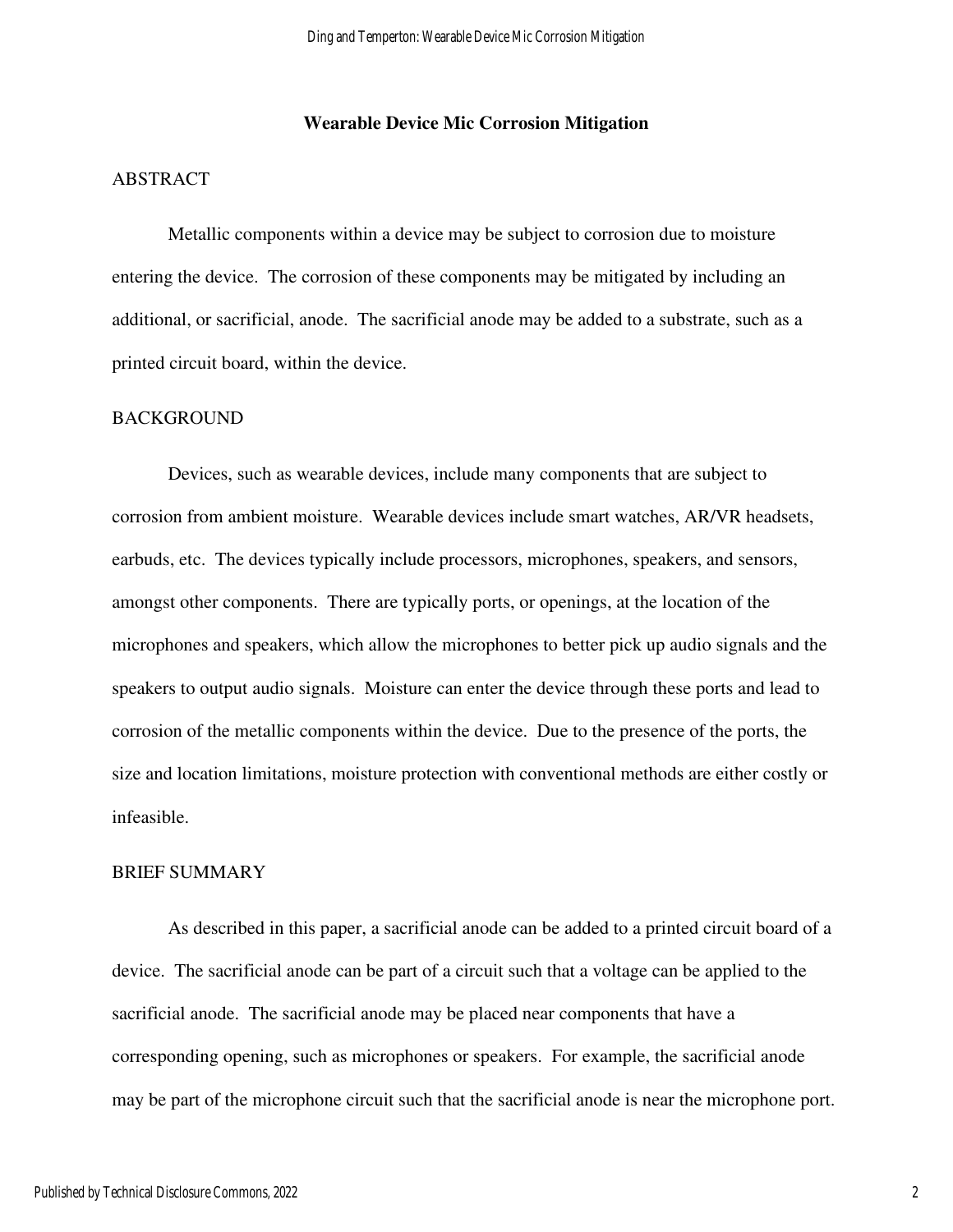The microphone circuit may include a ground, voltage supply pins, such as Vdd pins, data line(s), clock line(s), and sacrificial anode(s). The sacrificial anode may be positioned within the circuit to have a positive voltage applied such that the sacrificial anode is anode and, therefore subject to corrosion. By positioning the sacrificial anode to have a positive voltage applied, the sacrificial anode will be subject to corrosion rather than the components surrounding the sacrificial anode.

### **DESCRIPTION**





 Figure 1 illustrates an example device with metallic components subject to anode corrosion. As shown in Figure 1, the device may be an earbud from a pair of earbuds. The earbud may include a feedback ("FB") microphone as well as additional sensors and processing units to provide for active noise cancellation ("ANC"). Corrosion may occur on the circuitry at or near the FB microphone as the FB microphone may be located in a flood zone at or near a sound output port. The port may be open to the ambient surroundings. In some examples, the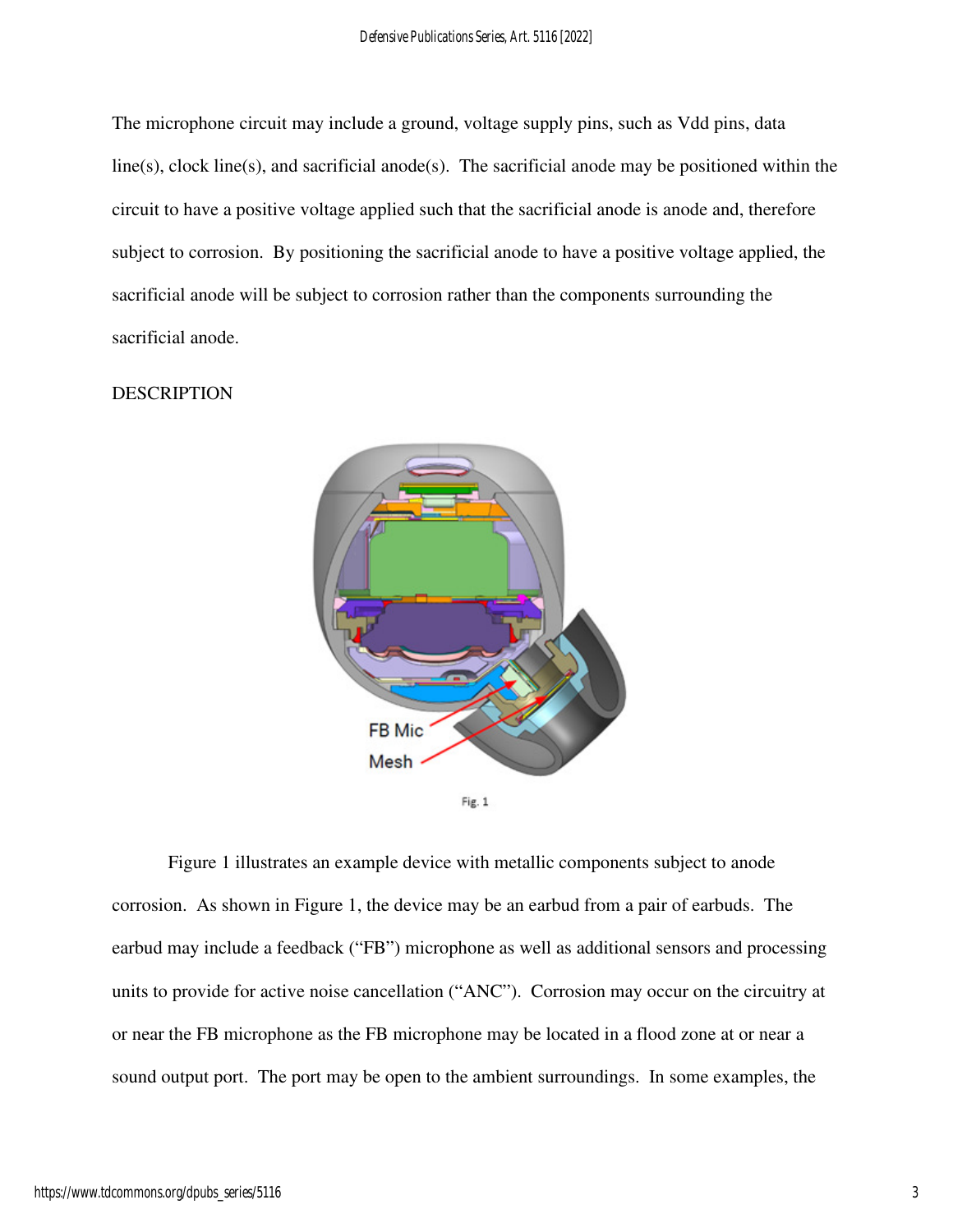port may be covered with a moisture permeable mesh. Thus, the components at or near the output port may be subject to moisture. The metallic components, therefore, may be subject to corrosion due to the moisture. To mitigate the corrosion from damaging components required for the device to function properly, a sacrificial anode may be added to circuits at or near the ports. For example, a sacrificial anode may be added to the microphone circuitry such that the sacrificial anode will be subject to corrosion while mitigating any corrosion to the nearby circuit components. This may extend the life of the device as circuitry components subject to moisture will be less likely to corrode and, therefore, become defective.



 Figure 2 depicts a block diagram of a component within a device. The device may be, for example, a wearable device such as a pair of earbuds, a smart watch, glasses, AR/VR headset, smart helmet, etc. The device may include a plurality of components, such as a microphone, output, processors, inputs, etc. The component depicted in Figure 1 may be, for example, a microphone. The microphone may include a sensor port, which may connect the microphone to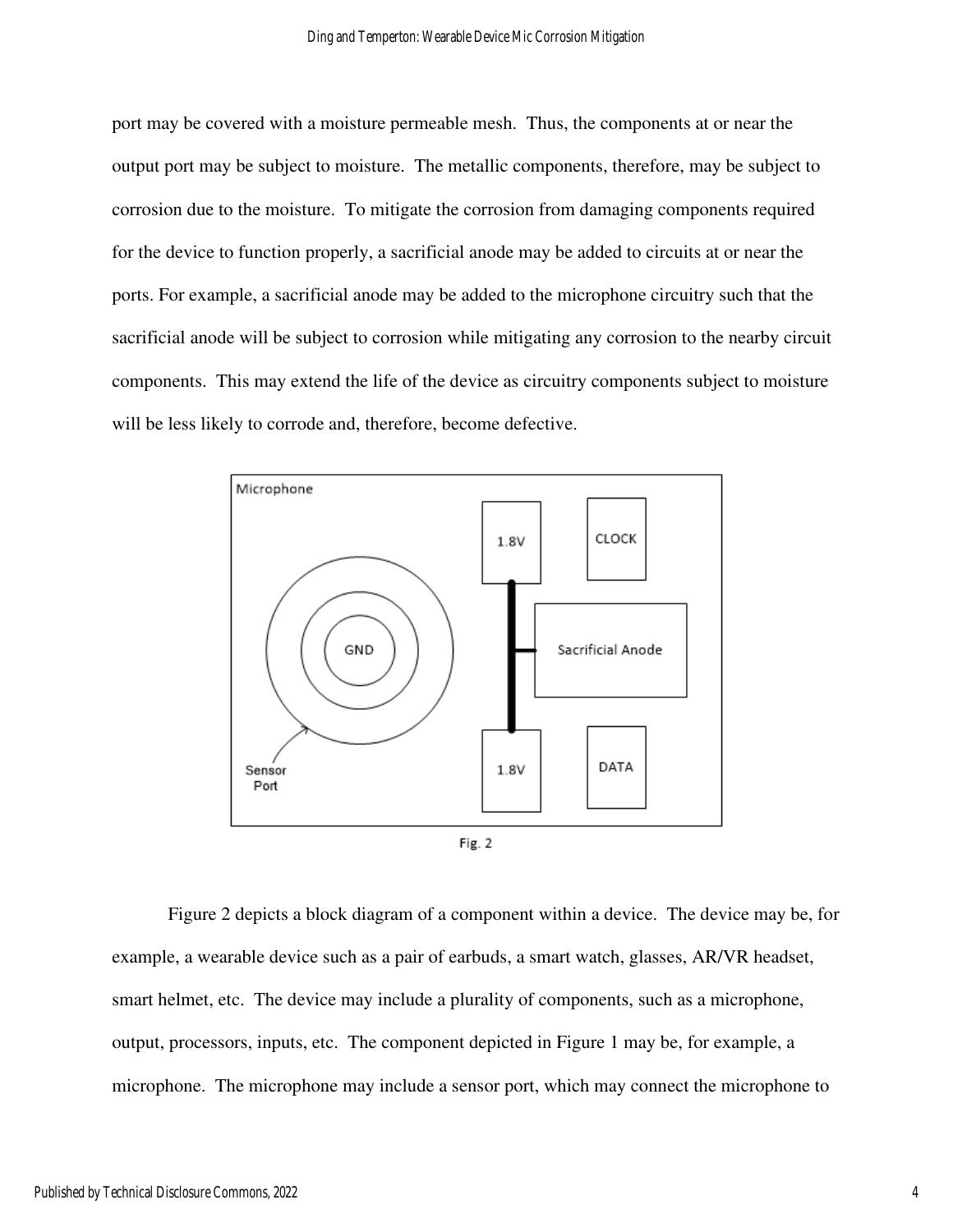a system on a chip ("SOC"). The sensor port may be sealed, for example, by applying solder around the sensor port thereby leaving only the internal portion of the sensor port exposed. According to some examples, more than one sensor port may be required such as when a microphone located on the portion of the device that goes within an ear is used for active noise control. In such an example, one additional sensor ports may be required for obtaining feedback signals. For example, a FB microphone may sample audio signals inside the portion of the device within the ear. The audio signals may be the audio output from a speaker in the device and traveling toward the ear canal. In such an example, the microphone and, therefore, the sensor ports, may be exposed. Moisture may corrode the microphone and/or other metallic components on a microphone circuit.

The microphone circuit can include the sensor port, a ground (GND), clock lines ("CLOCK"), data lines ("DATA"), and a sacrificial anode. According to some examples, the CLOCK and DATA lines may be powered by the SOC, which has a connection to the microphone. However, the CLOCK and DATA lines may be subject to anode corrosion due to the applied voltage and exposure to moisture.